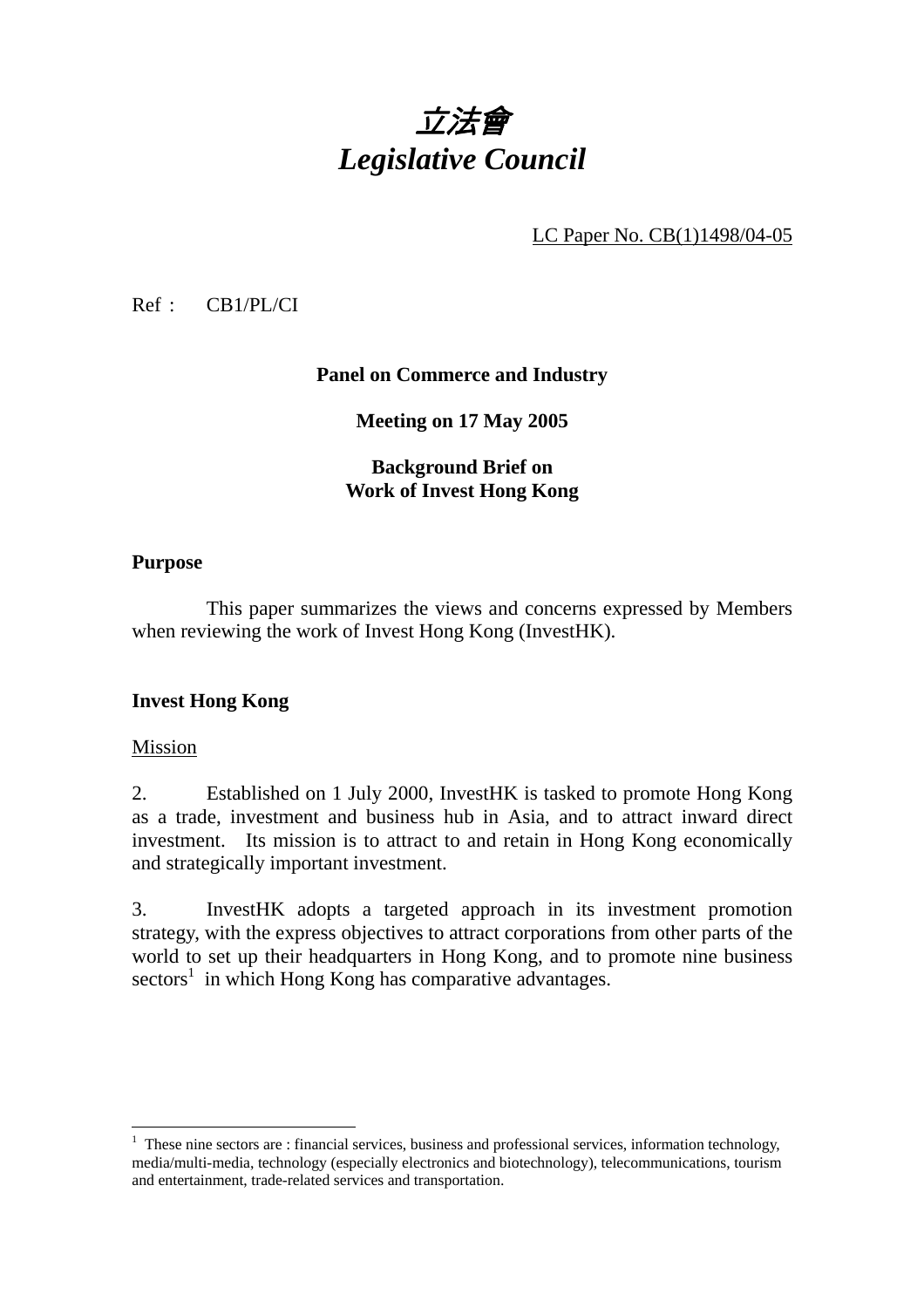#### Financial provision

4. The annual financial provision allocated to InvestHK for investment promotion during recent years is as follows :

| Year                                             | $2001 - 02$ | $2002 - 03$ | 2003-04 | 2004-05 | 2005-06 |
|--------------------------------------------------|-------------|-------------|---------|---------|---------|
| Annual<br>provision<br>$($ \$ '000) <sup>2</sup> | 70,366      | 73,709      | 97,410  | 110,718 | 106,183 |

#### **Members' concerns**

5. Issues related to InvestHK have been discussed at the Panel on Commerce and Industry (CI Panel), as well as during meetings of the Finance Committee (FC). Members are fully aware of the importance of foreign direct investment for Hong Kong and the need to undertake investment promotion initiatives. Their major concerns are summarized in the following paragraphs.

#### Use of the additional resources of \$200 million

6. On 3 June 2003, FC approved a new commitment of \$200 million to enable InvestHK to strengthen its investment promotion efforts over a period of five years starting from 2003-04 as follows :

| <b>Total</b>   | 200        |
|----------------|------------|
| 2007-08        | 42.5       |
| 2006-07        | 42.5       |
| 2005-06        | 42.5       |
| 2004-05        | 42.5       |
| 2003-04        | 30         |
| Financial year | \$ million |

7. While expressing support for the \$200-million commitment, Members are keen to ensure that the additional resources, which represent roughly some 50% increase in the annual provision for InvestHK, is put to effective use.

<sup>&</sup>lt;sup>2</sup> The figures represent the approved total allocation for InvestHK for the respective year.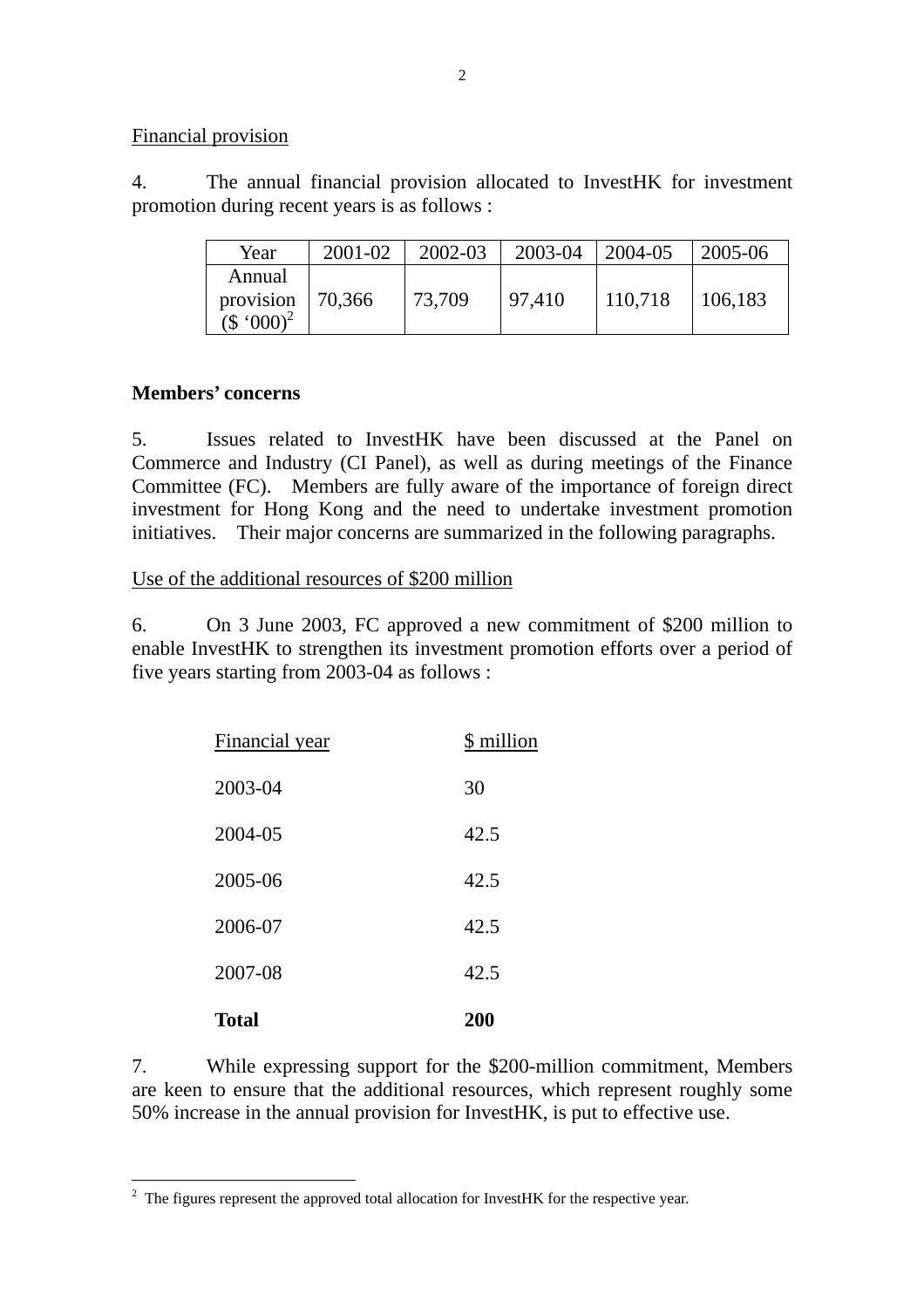3

8. In this connection, Members note that with the new resources, InvestHK would plan to increase its original target of attracting companies to Hong Kong and to broaden its external representation. The Administration has also advised that since the \$200 million is to be expended in five years, its full impact can be more clearly seen in a few years' time.

# InvestHK and the Hong Kong Economic and Trade Offices (ETOs)

9. Concern has been expressed by some Members that the work of InvestHK overlaps to a great extent with that of ETOs. They consider that the institutional structure for promoting trade and investment should be streamlined or the respective functions of InvestHK and ETOs be more clearly delineated to improve efficiency and avoid resources duplication.

10. On the division of work between InvestHK and ETOs, Members note the Administration's view that the two are complementary to each other. InvestHK has deployed out-stationed staff to operate an Investment Promotion Unit (IPU) devoted to the task of investment promotion in eight of the ETOs. In the process of investment promotion, InvestHK relies on ETOs (including the IPUs) to formulate and implement an investment promotion strategy in their respective home countries/targeted cities and to identify potential foreign investors. It will then approach these investors and render necessary advice and assistance to facilitate them to establish business in Hong Kong. The Administration has assured Members that it will keep in view the working relationship between the two to ensure its effectiveness.

# Cost-effectiveness of investment promotion work

11. In reviewing the work of InvestHK, the CI Panel has considered the number of investment projects completed, the number of jobs created in Hong Kong and the investment amount involved since the establishment of InvestHK in 2000. Panel members are also concerned about the effectiveness of overseas promotional activities jointly organized with major cities in the Pearl River Delta region since 2002, as well as InvestHK's work in promoting the business opportunities brought about by the Mainland and Hong Kong Closer Economic Partnership Arrangement.

12. On the profile of foreign/Mainland companies established in Hong Kong through the assistance of InvestHK, members noted that they were of a relatively small size during the initial stage. In response to the Panel's request to keep track of the expansion or otherwise of these companies, the Administration has confirmed that it will adopt an appropriate mechanism starting from 2005 to keep track of the development of those foreign/Mainland companies which have established their operations in Hong Kong for more than three years, particularly with respect to any additional capital investment and creation of jobs.